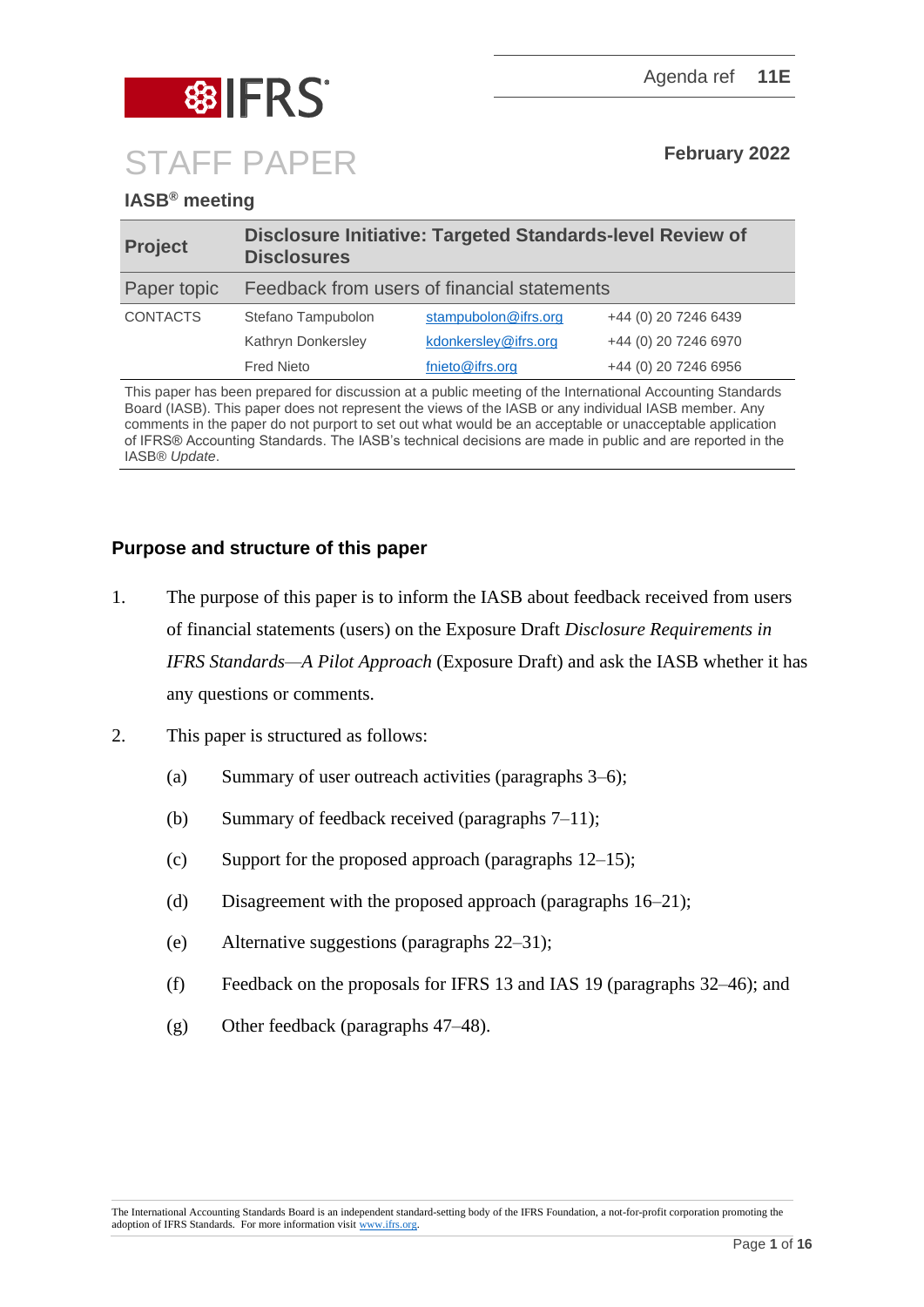### **Summary of user outreach activities**

- <span id="page-1-0"></span>3. During the comment period for the Exposure Draft, the staff attended 17 meetings with 80 users. These included the following group outreach meetings, some of which were conducted in public:
	- (a) joint meeting of the Capital Markets Advisory Committee (CMAC) and Global Preparers Forum in June 2021.
	- (b) meeting with Corporate Reporting Users' Forum (CRUF) UK in September 2021.
	- (c) investor outreach events arranged with national standard-setters in Australia, Canada, Europe and Japan. In some cases, these included discussions about preparer fieldwork results (see Agenda Papers 11A–11D) and/or discussions involving both preparer fieldwork participants and users.
- 4. We met with both buy-side and sell-side analysts, as well as credit rating agencies. We spoke to some users individually and others in group meetings attended by various investor types. The graphs below summarise the types of investors we spoke to:



(a) by meeting: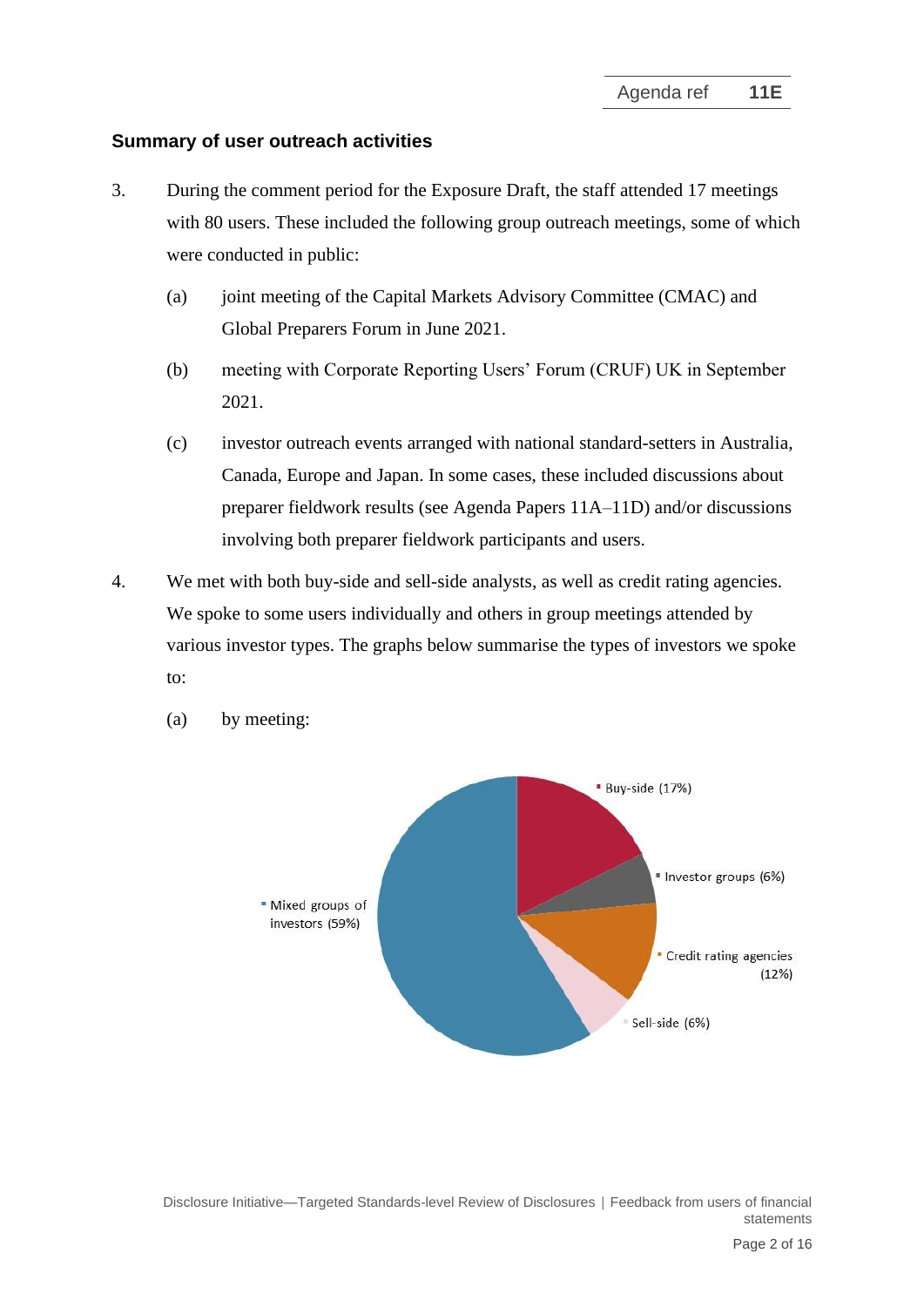

5. The graphs below summarise the geographical location of all investors we spoke to:



(a) by meeting:

<sup>1</sup> 'Others' include investment advisors, investor groups, a forensic accountant and an appraiser.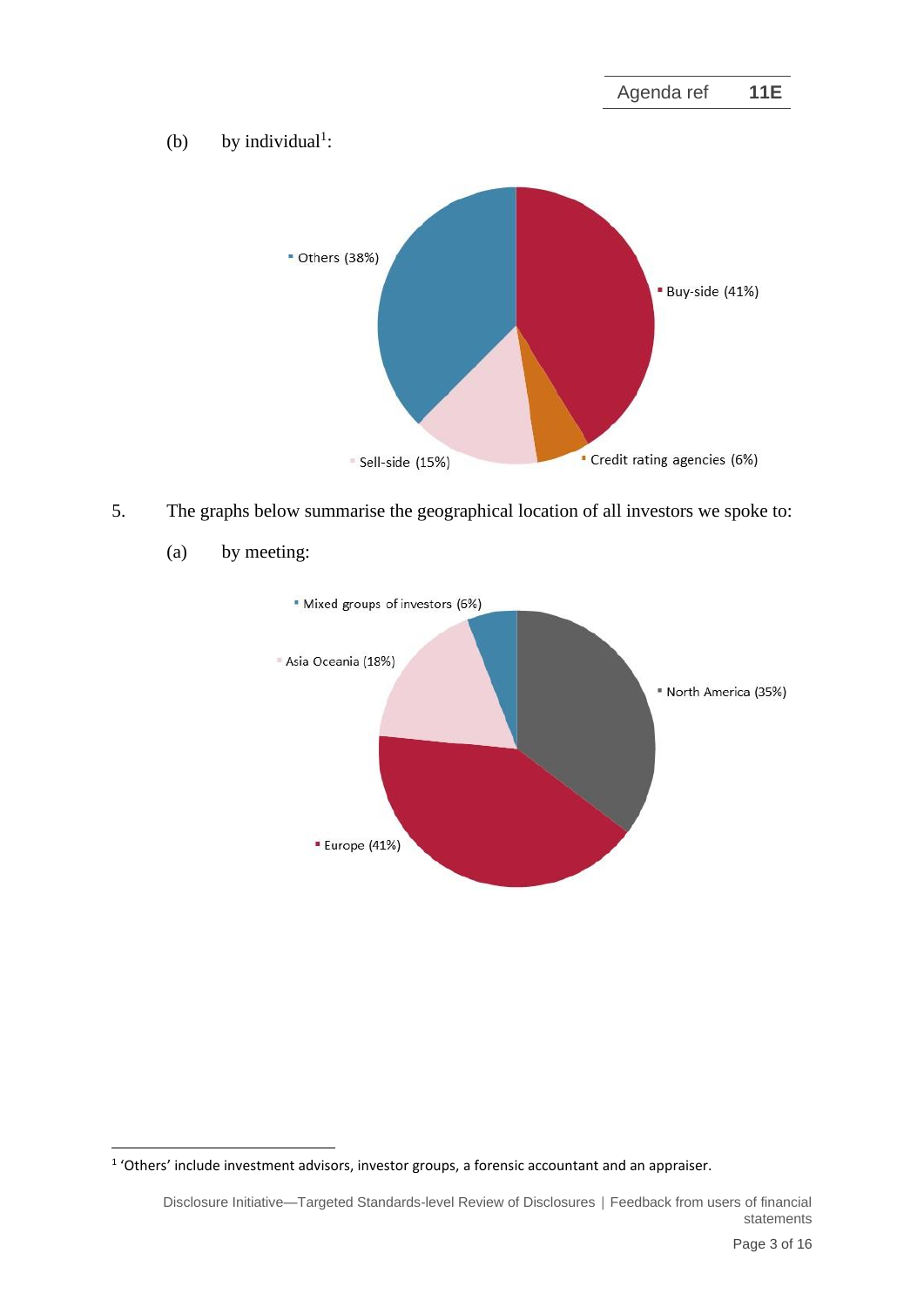#### (b) by individual:



<span id="page-3-0"></span>6. At the date of posting this paper, we have also received four comment letters from one global credit rating agency, one global professional body, one UK-based investor group and one global investor group. We have included feedback from those letters in this paper.

### **Summary of feedback received**

- <span id="page-3-1"></span>7. Most users supported the Board's proposals to work closely with users to develop disclosure objectives. They agreed there is a need for information that is more useful, and that this could be achieved by linking disclosure requirements directly to user needs.
- 8. Some users, including many of the buy-side investors that we spoke to, supported the proposed approach of requiring companies to comply with disclosure objectives rather than prescriptive requirements to disclose particular items of information. They hoped the approach would result in companies disclosing information that is more relevant and removing unnecessary information (paragraphs [12](#page-4-1)[–15\)](#page-5-0).
- 9. However, many other users raised concerns about removing or reducing prescriptive requirements to disclose particular items of information. They were concerned about losing information that they get today, and about the effects of the proposed approach on comparability and digital reporting. Some of these users explained that they do not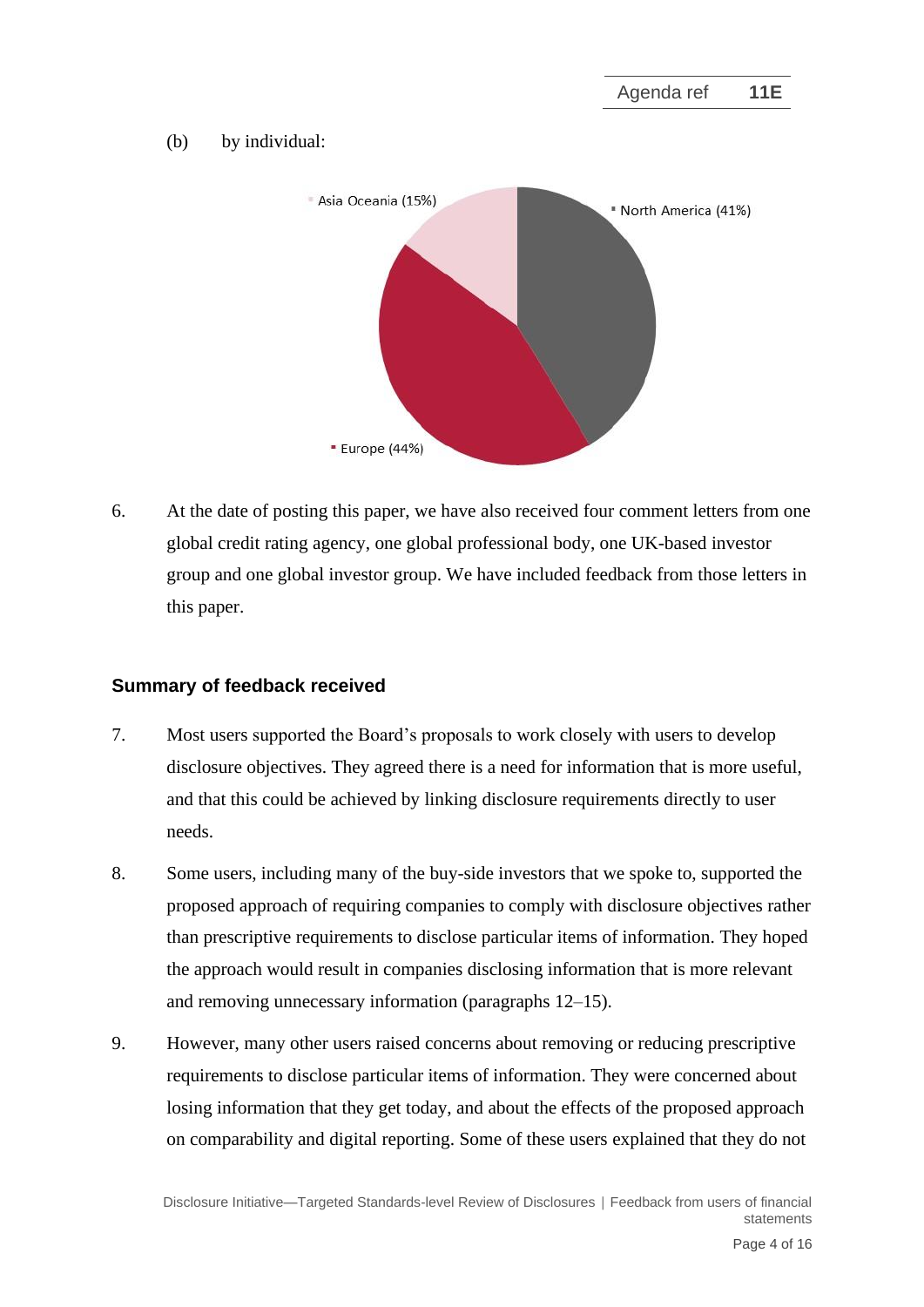consider immaterial information to be a problem and they are able to extract the information they need, even from very lengthy financial statements (paragraphs [16–](#page-5-1) [21\)](#page-7-0).

- 10. Some of the users that had concerns, suggested the IASB should use a combination of both disclosure objectives and minimum prescriptive disclosure requirements. They said this should help entities disclose more useful information, while still ensuring comparability. A few said they prefer prescriptive disclosure requirements to disclosure objectives, particularly for items of information that are highly technical (such as on pensions) and quantitative in nature (paragraphs [22–](#page-8-0)[26\)](#page-9-0).
- <span id="page-4-0"></span>11. Some users of all types commented on the difference in disclosure quality between entities, expressing concerns about the different ways entities might approach application of the proposals. For example, one said that the 'top 25%' of entities those who 'choose wisely and make decent judgements'—would likely improve their disclosures applying the proposals. However, they were concerned about the 'bottom 25%'. Users said these entities might be unable to apply effective judgement or might misuse the freedom offered by the proposed approach.

#### **Support for the proposed approach**

<span id="page-4-1"></span>12. Some investors support the proposed approach. They expect the project to result in unnecessary information being removed from—and more entity-specific information being provided in—the financial statements. A few investors said they want entities to remove boilerplate information and focus on entity-specific detail, even if comparability is affected as a result. For example, one observed that comparability is only really achieved if any 'entity-specific reasoning' behind disclosures is also understood. Another used the example of employee benefits—saying that different companies have different means to offer benefits and that the 'spectrum of information, including about social responsibilities as well as environmental, social and governance matters' that employee benefit disclosures offer to investors needs to be entity-specific.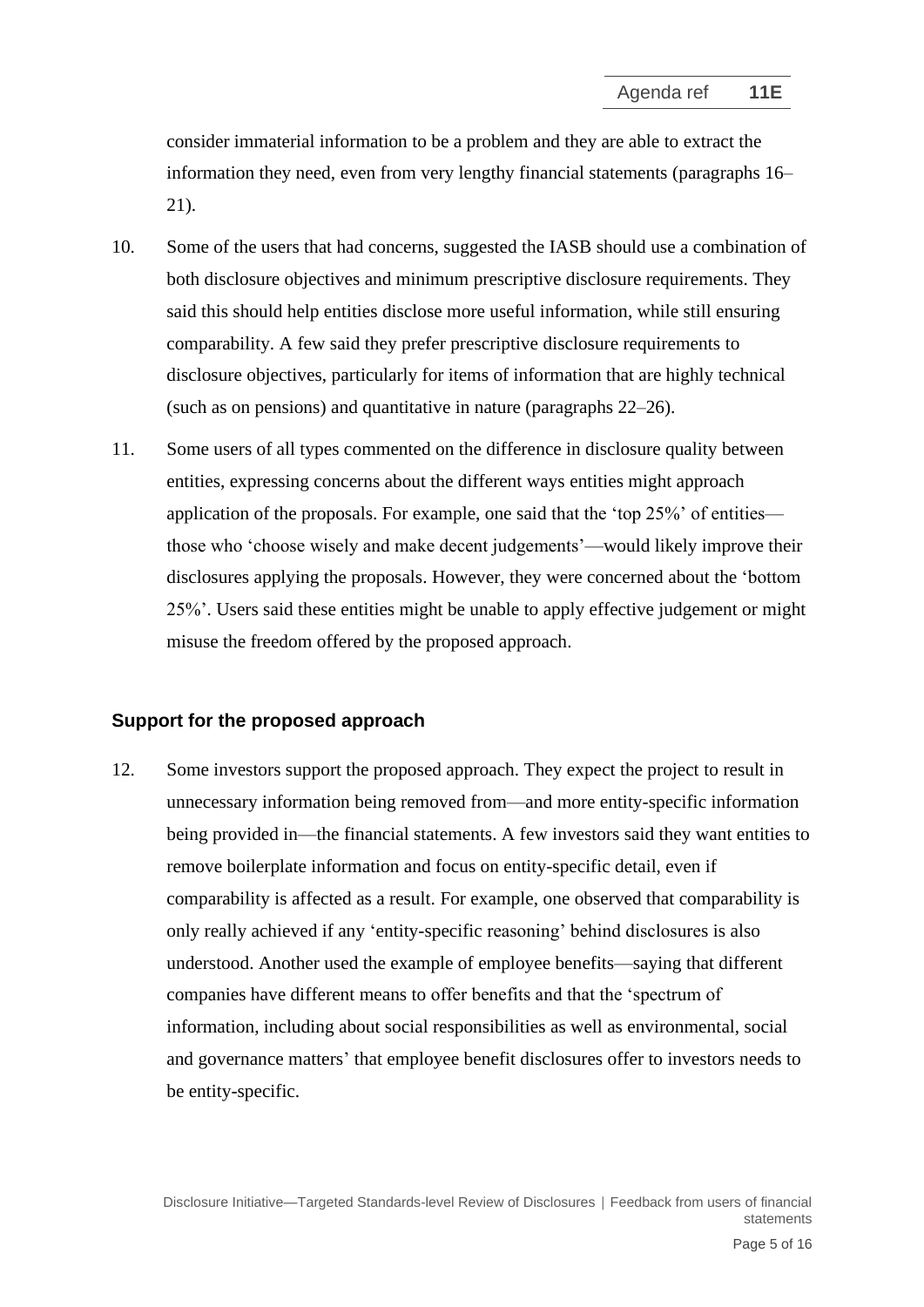- 13. A few users explained the challenges they face today as a result of immaterial information being disclosed. One described being 'overwhelmed by information that hinders us from seeing the essentials' as a result of entities applying prescriptive disclosure requirements like a checklist. One said that stakeholders who regularly engage with the IASB on proposals are typically those for whom the topic in question is material (for example, entities with large pension obligations—or their investors engage in employee benefit consultations and retailers/retail analysts engage in leases consultations). Consequently, this results in a long list of disclosure requirements that are suitable for the most affected entities but are irrelevant for many other entities. Another said disclosures should be understandable to users who are generalists, rather than sector specialists.
- 14. Another user said that, under a rules-based framework, entities can decide to omit information that is not explicitly required, even if that information is relevant. However, requiring compliance with disclosure objectives should result in companies disclosing relevant information in areas that are lacking today. The investor described having to contact entities to obtain material information about, for example, multiemployer defined benefit plans that was not disclosed in the financial statements. An objectives-based approach, the investor said, would have forced those entities to disclose such information.
- <span id="page-5-0"></span>15. Furthermore, one investor suggested that if the IASB is confident that the proposed disclosure objectives capture user needs, it should consider excluding non-mandatory items of information from the proposals. They said this would eliminate the risk of entities applying the items of information like a checklist and force them to apply judgement about which information is material.

### **Disagreement with the proposed approach**

- <span id="page-5-1"></span>16. Users who disagree with the proposed approach include:
	- (a) credit analysts, who rely on standardised data to run their models. They said their systems are sufficiently sophisticated to quickly extract the data they need and discard any irrelevant information, even from very lengthy financial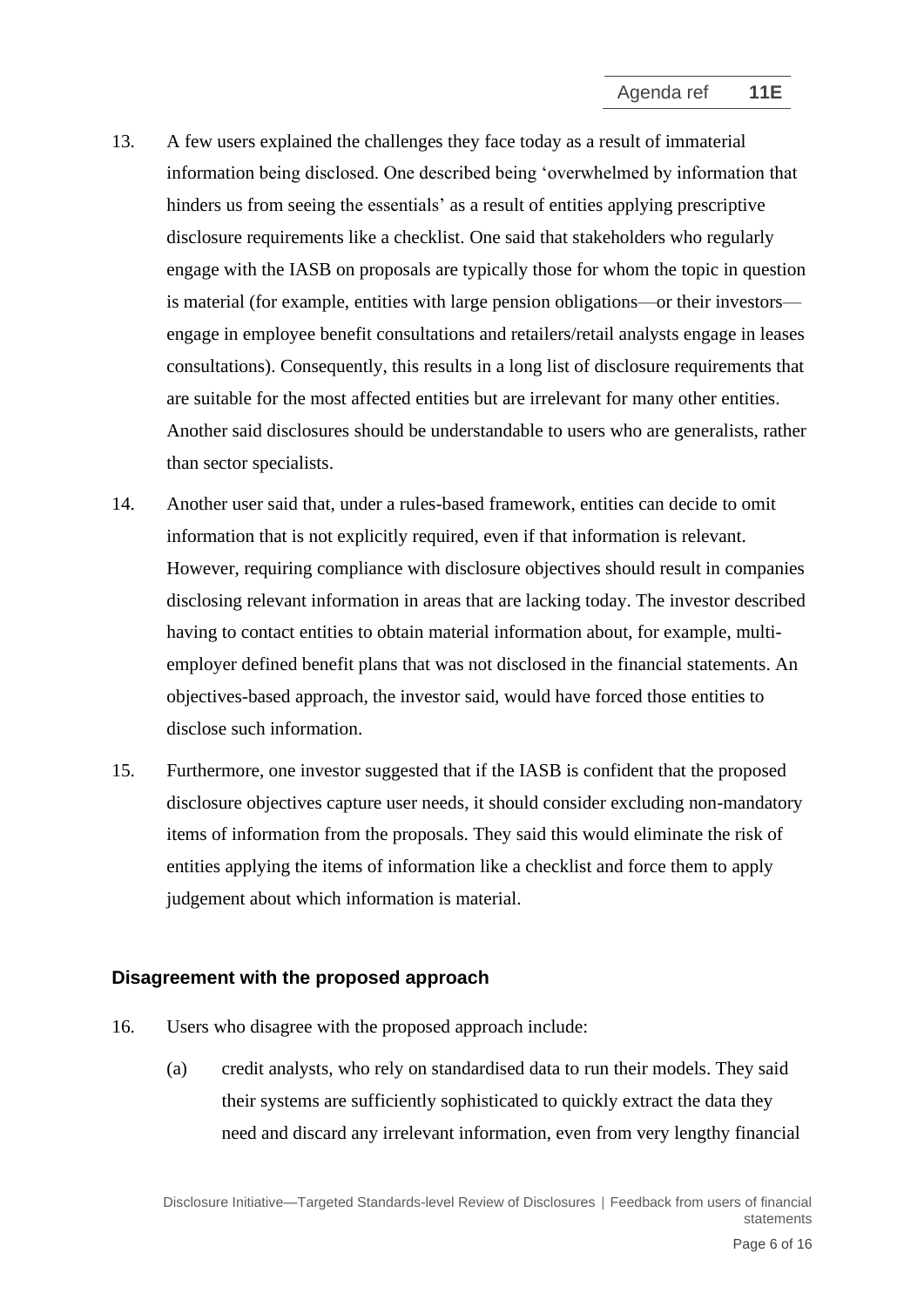statements. As such, they do not view excessive or immaterial information as a problem. One explained that when an item needed for their models is omitted from the financial statements, they ask the entity why that is the case. Consequently, they prefer entities to report immaterial or null amounts, rather than omit disclosures, because this can facilitate their analysis and assures them that items are immaterial.

- <span id="page-6-1"></span>(b) subject matter experts<sup>2</sup>, who rely on detailed technical disclosures (for example, on pensions) to prepare analysis that is then used by a broad range of less specialist investors. They said that while many investors may not use all of the detailed disclosures in financial statements, they rely on the analysis that subject matter experts produce. Any reduction in those disclosures would limit the ability of those experts to do their jobs and, consequently, would prevent many other users from getting the information they need.
- 17. The primary concerns raised by users who disagree with the proposed approach are:
	- (a) Comparability and digital reporting (paragraph [18\)](#page-6-0);
	- (b) Audit and enforcement (paragraphs [19](#page-7-1)[–20\)](#page-7-2); and
	- (c) Application of effective materiality judgement (paragraph [21\)](#page-7-0).

### *Comparability and digital reporting*

<span id="page-6-0"></span>18. Some investors were concerned that more use of judgement may reduce comparability across entities. Additionally, they were concerned that entity-specific, rather than standardised, information would result in entities using custom electronic tags rather than standard tags. This would make it more difficult for them to analyse high volumes of companies because electronic data extraction methods require standardised disclosures and standardised electronic tags.

<sup>&</sup>lt;sup>2</sup> Subject matter experts may be employed, for example, within buy-side firms to support portfolio managers and sector analysts, or at sell-side firms and credit rating agencies to support sector analyst colleagues and buy-side clients.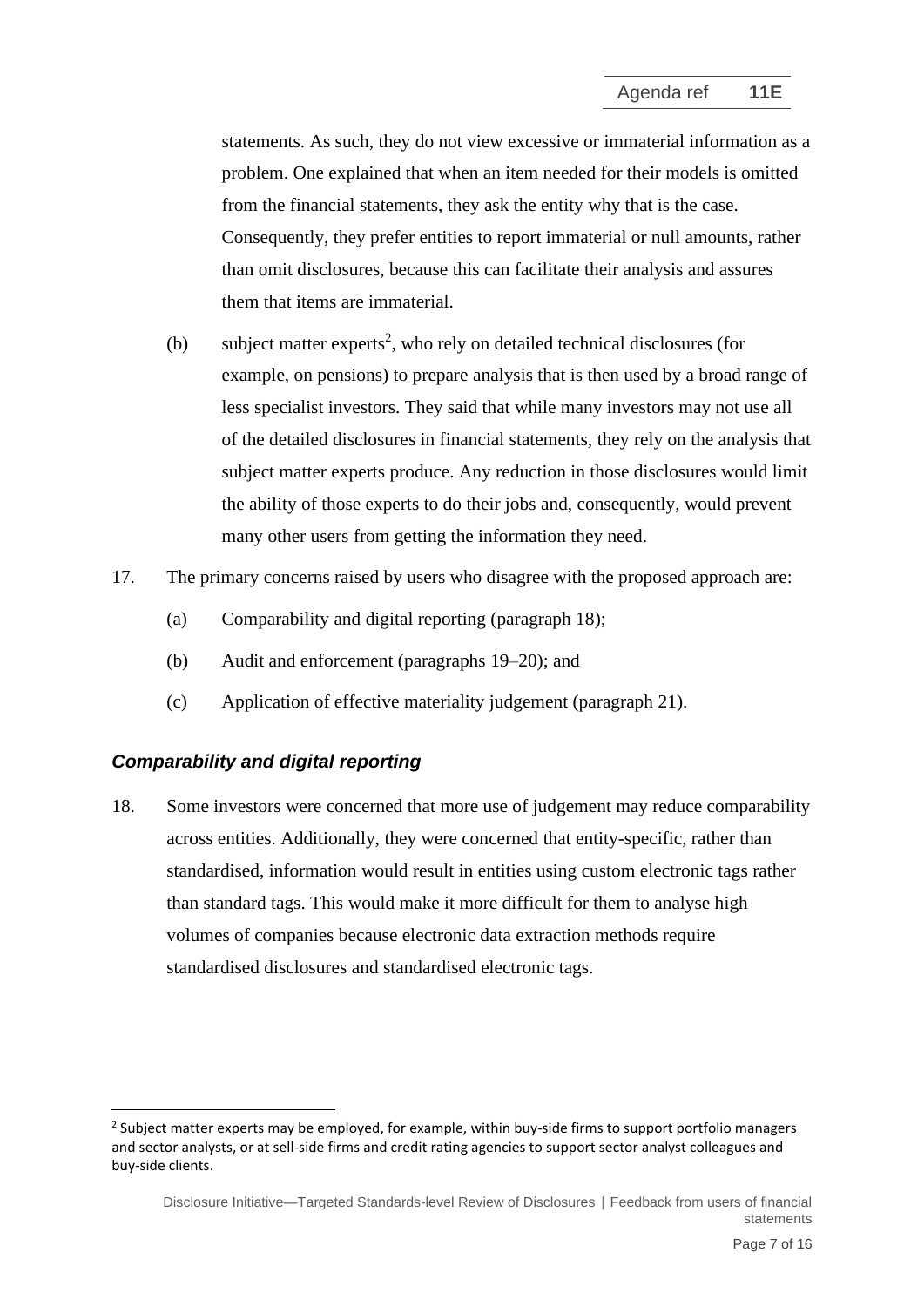## *Audit and enforcement*

- <span id="page-7-1"></span>19. Some users were concerned that the proposed approach would result in disclosures that are difficult to audit and enforce. For example, one user group said the disclosure objectives are too high-level, and that the inclusion of items of information 'makes disclosures far too voluntary and subjective'; hence, impairing the ability of auditors and regulators to challenge management. Another investor said the proposed requirements would be particularly difficult to enforce for the 'bottom 25%' (see paragraph [11\)](#page-4-0).
- <span id="page-7-2"></span>20. However, a few other users disagreed with this view and thought auditors and regulators should be able to assess compliance with disclosure requirements developed using the proposed approach. They said:
	- (a) the proposed specific disclosure objectives should provide a basis for auditors and regulators to determine whether an entity has applied judgement effectively; and
	- (b) when entities disclose 'obfuscating or immaterial, irrelevant information, auditors and regulators will have to determine that IFRS Accounting Standards are not being met'.

# *Application of effective materiality judgement*

- <span id="page-7-0"></span>21. As described in paragraph [11,](#page-4-0) users were concerned that some entities would be unable to exercise materiality judgement appropriately. A few investors explained some reasons why this might be the case, including:
	- (a) entities being concerned about the risk of litigation for not disclosing items of information. To mitigate such a risk, entities might disclose items of information 'just in case', even if those items are immaterial.
	- (b) it may be more difficult for entities in jurisdictions with less sophisticated capital markets to exercise materiality judgement appropriately. One user thought that discussions between management and users help entities to exercise good judgement and that such discussions might be more common in jurisdictions with more sophisticated capital markets.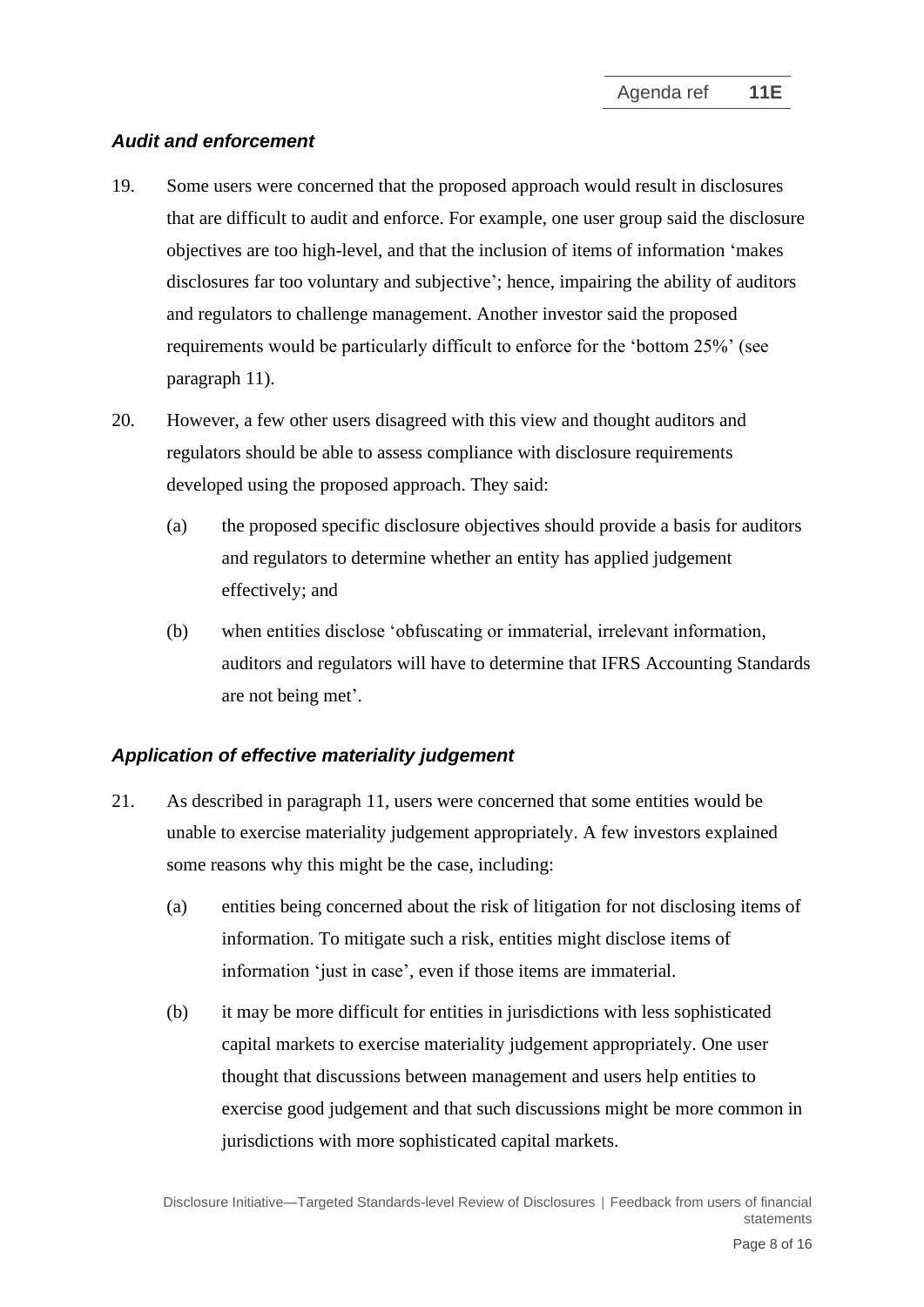(c) a minority of entities may abuse the proposed approach. For example, one credit rating agency said some entities might perceive the approach as an opportunity to selectively disclose positive aspects of their financial performance and position, while hiding more negative aspects.

## **Alternative suggestions**

### *Retaining prescriptive disclosure requirements*

- <span id="page-8-0"></span>22. Some investors would prefer the IASB to continue developing prescriptive requirements to disclose particular items of information. One credit rating agency observed that many entities are able to provide high-quality disclosures while diligently complying with prescriptive disclosure requirements. A few investors said prescriptive disclosure requirements serve as a 'crucial failsafe' for users of financial statements by ensuring that entities disclose relevant information.
- 23. Nonetheless, these investors support the use of prescriptive disclosure requirements to varying degrees. For example:
	- (a) some thought the IASB should develop specific disclosure objectives, as described in the proposals, but supplement each objective with a list of minimum required items of information (see paragraphs [27](#page-9-1)[–29\)](#page-9-2);
	- (b) a few suggested standardising quantitative items of information, while giving entities flexibility when disclosing qualitative items of information; and
	- (c) a few would prefer the IASB to continue relying entirely on prescriptive disclosure requirements.
- 24. As noted in in paragraph [16\(b\),](#page-6-1) one subject matter expert on pensions said that any loss of information would limit their ability to perform their analysis. Given the inherent complexity and exposure to risk around defined benefit plans, the expert suggested items of information in that area be prescribed.
- 25. One credit rating agency and one investment advisory professional highlighted that the IASB had to rely on prescriptive requirements in its recent proposals to address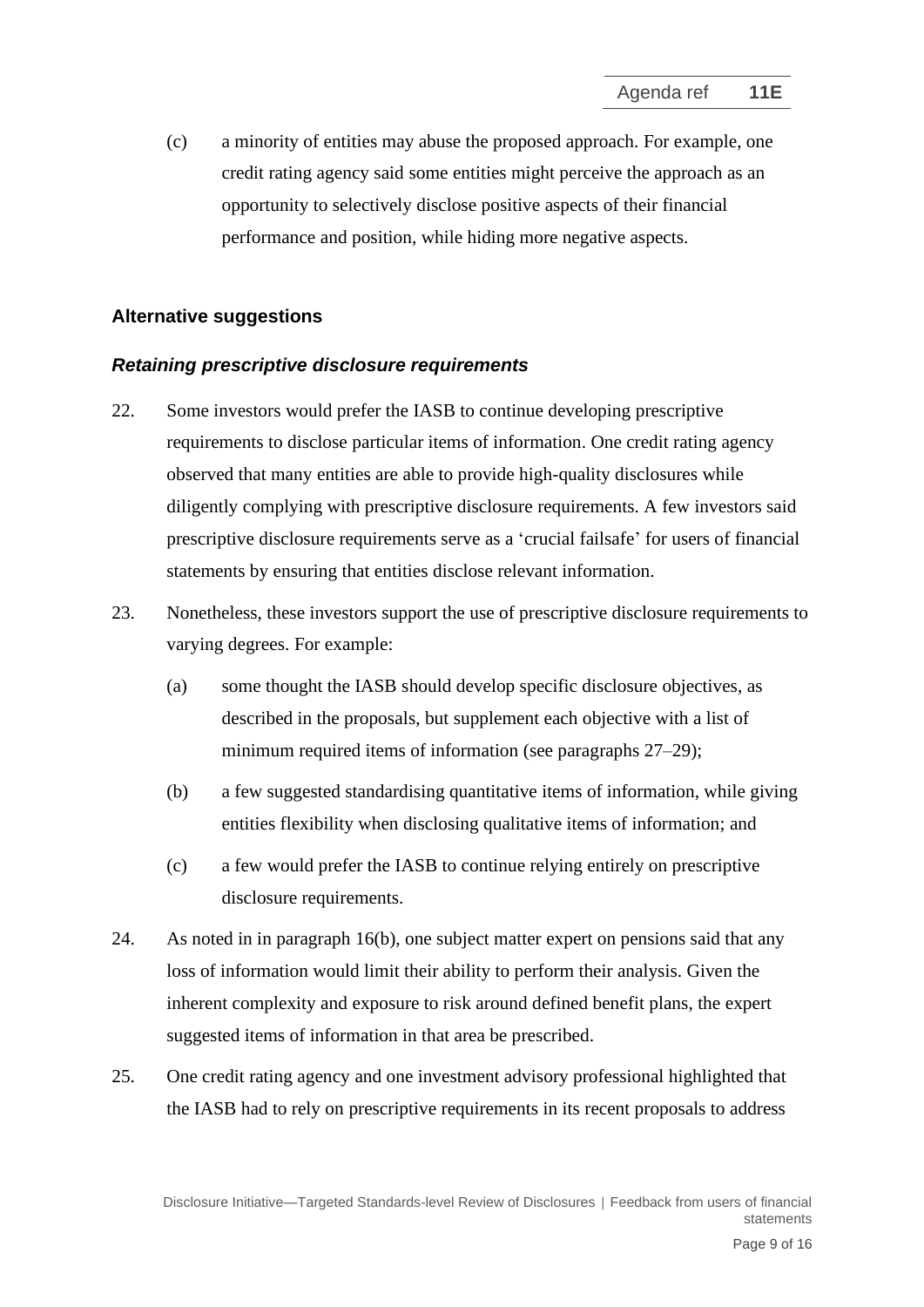the lack of disclosures around supplier finance arrangements. The credit rating agency said:

If the IASB believes it will be possible to rely on disclosure objectives or other principles within IFRS, the good faith of company management, and robust scrutiny by auditors to deliver comprehensive disclosures for IFRS 13, IAS 19, and IFRS more generally, we would like to better understand the rationale underpinning this conviction—especially when such an approach has not worked at all well for supplier finance.

<span id="page-9-0"></span>26. Finally, one user said that the IASB should monitor industry practice and when entities disclose useful voluntary information, IFRS Accounting Standards should be updated to require that information.

### *'Middle-ground' approach*

- <span id="page-9-1"></span>27. Some users, who agreed with the potential benefits of an objectives-based approach but were concerned about the potential risks, suggested a 'middle-ground' approach. They suggested the IASB develop disclosure objectives while also keeping prescriptive requirements to disclose a minimum level of standardised information (minimum disclosure requirements).
- 28. One of these users thought that minimum disclosure requirements alone would be applied like a checklist by entities. They said this problem could be mitigated by requiring entities to comply with disclosure objectives and that minimum disclosure requirements would complement, rather than contradict, those objectives.
- <span id="page-9-2"></span>29. To further reduce the risk that entities apply minimum disclosure requirements like a checklist, while ensuring some degree of comparability is achieved, one investor said it is important that minimum disclosure requirements 'be kept to a minimum, otherwise we will see senseless numbers'. Conversely, another user suggested keeping the current disclosure requirements in IFRS Accounting Standards while adding disclosure objectives.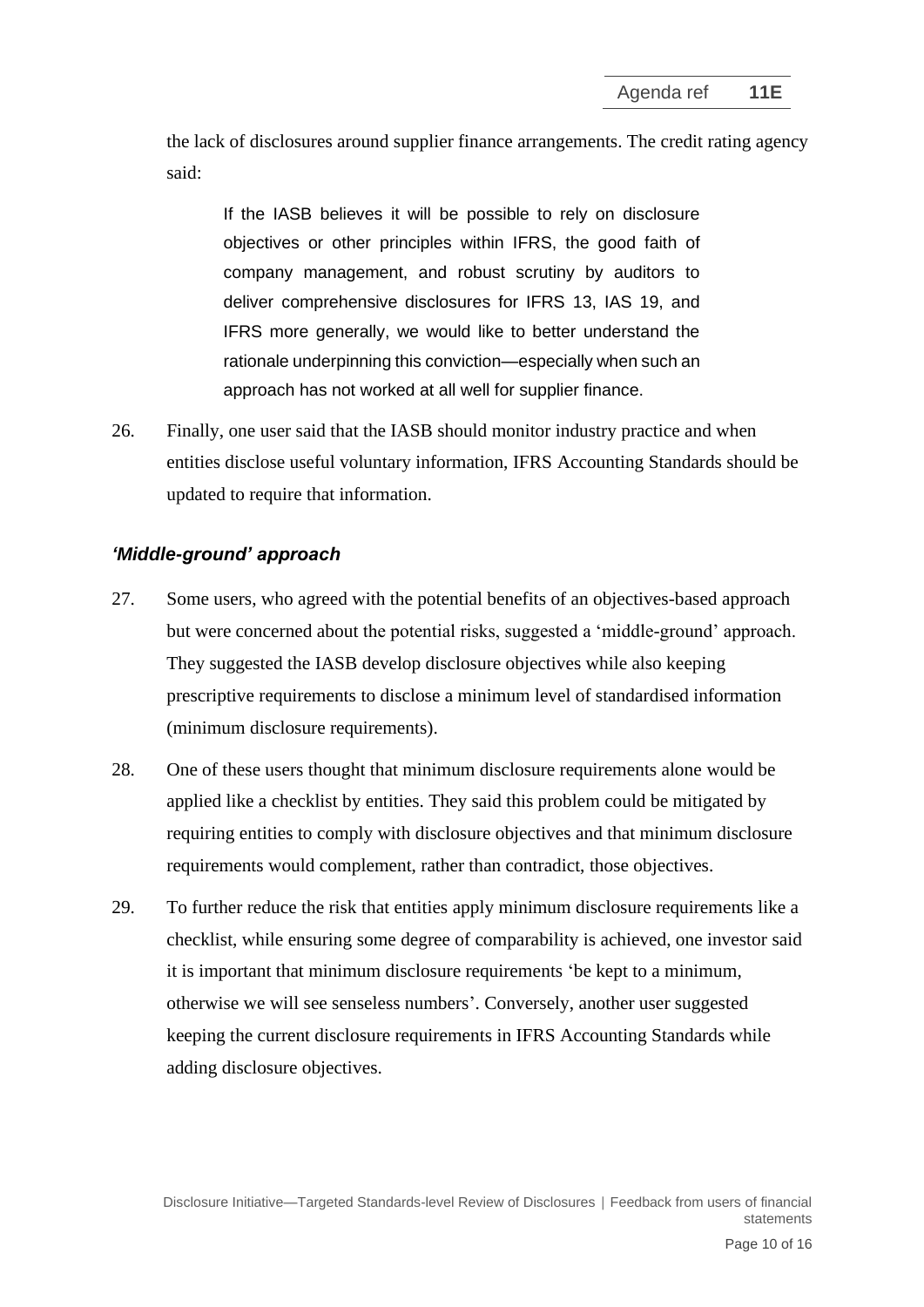#### *Monitoring practice*

- 30. A few users, who agreed with the potential benefits of an objectives-based approach but were concerned about the potential risks, thought the IASB could consider monitoring practice and—if appropriate—place increasing reliance on disclosure objectives over time. For example:
	- (a) one investor said disclosure objectives would cause industry practices to evolve and that this would take time. They said the IASB should develop minimum disclosure requirements alongside disclosure objectives, and if the proposed approach is proven to improve the quality of disclosures (for example, because entities disclose new entity-specific information), the IASB might reduce the number of minimum disclosure requirements in future.
	- (b) one investor suggested making the proposed approach available as an option for entities for a limited amount of time—for example, allowing entities to choose whether to apply the current disclosure requirements or the proposed requirements in the Exposure Draft. The option of applying the proposed approach should then automatically expire (similar to the expiration of the optional practical expedient for covid-19 related rent concessions), unless the IASB decides to permanently mandate its use. The user said the behavioural impact of the proposed approach cannot be truly tested unless it is applied in published financial statements and that their suggestion would allow the IASB to fully understand the practical outcomes.
- <span id="page-10-0"></span>31. Similarly, comment letters from a UK based investor group and a global investor group supported the proposed approach but said that (**emphasis** added):

We agree with this approach for the reasons already given above. We have no alternative approaches to suggest. We agree that this approach should discourage the checklist approach and help address the disclosure problem **but would like to see it in practice before deciding whether or not it is effective on both these counts**.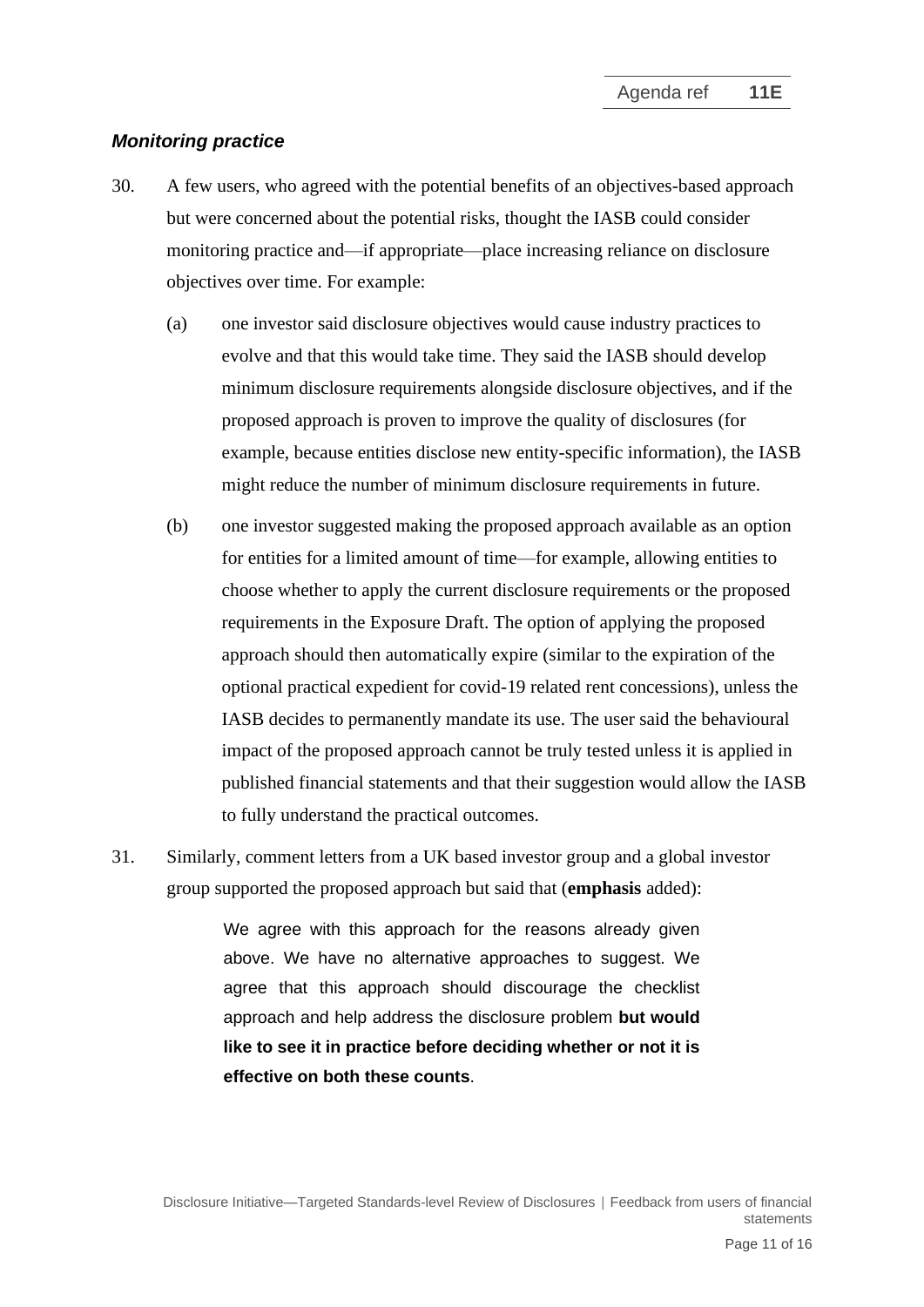### **Feedback on the proposals for IFRS 13 and IAS 19**

<span id="page-11-0"></span>32. We also asked investors whether the proposed disclosure objectives for both IFRS 13 *Fair Value Measurement* and IAS 19 *Employee Benefits* have clearly and accurately represented their information needs.

#### *Feedback on the IFRS 13 proposals*

33. Most users who commented on the IFRS 13 proposals generally agreed that the disclosure objectives have accurately captured their information needs. In particular, they agreed that disclosures need to focus more on items in Level 2 of the fair value hierarchy that are subject to uncertainty and share similar characteristics with those in Level 3.

#### **Sensitivity analysis**

- <span id="page-11-1"></span>34. Some users commented on the proposed specific disclosure objective requiring an entity to disclose information that enables users of financial statements to understand alternative fair value measurements using inputs that were reasonably possible at the end of the reporting period. As described in Agenda Paper 11C, IFRS 13 currently requires disclosure of the effects of reasonably possible changes in unobservable inputs on Level 3 fair value measurements (sensitivity analysis). Such a sensitivity analysis is not named in the non-mandatory items of information included in the proposals. This was in response to feedback from users that detailed line-by-line sensitivity analyses can be overly complex and do not always meet users' underlying need to understand how the fair value amounts included in the statement of financial position could vary. This is because assumptions rarely move in isolation and, consequently, sensitivity analyses based on individual assumptions rarely reflect any realistic scenario. The proposals in the Exposure Draft were intended to explain the underlying user need and allow entities to satisfy it in a simpler way than is typically done today. For example, one of the items of information that may enable an entity to meet the disclosure objective is the range of alternative fair value measurements using reasonably possible inputs (paragraph 113(b) of the Exposure Draft).
- 35. Users had mixed views regarding this proposal. A few said sensitivity analysis is a critical piece of information and should be required, whereas a few others said its use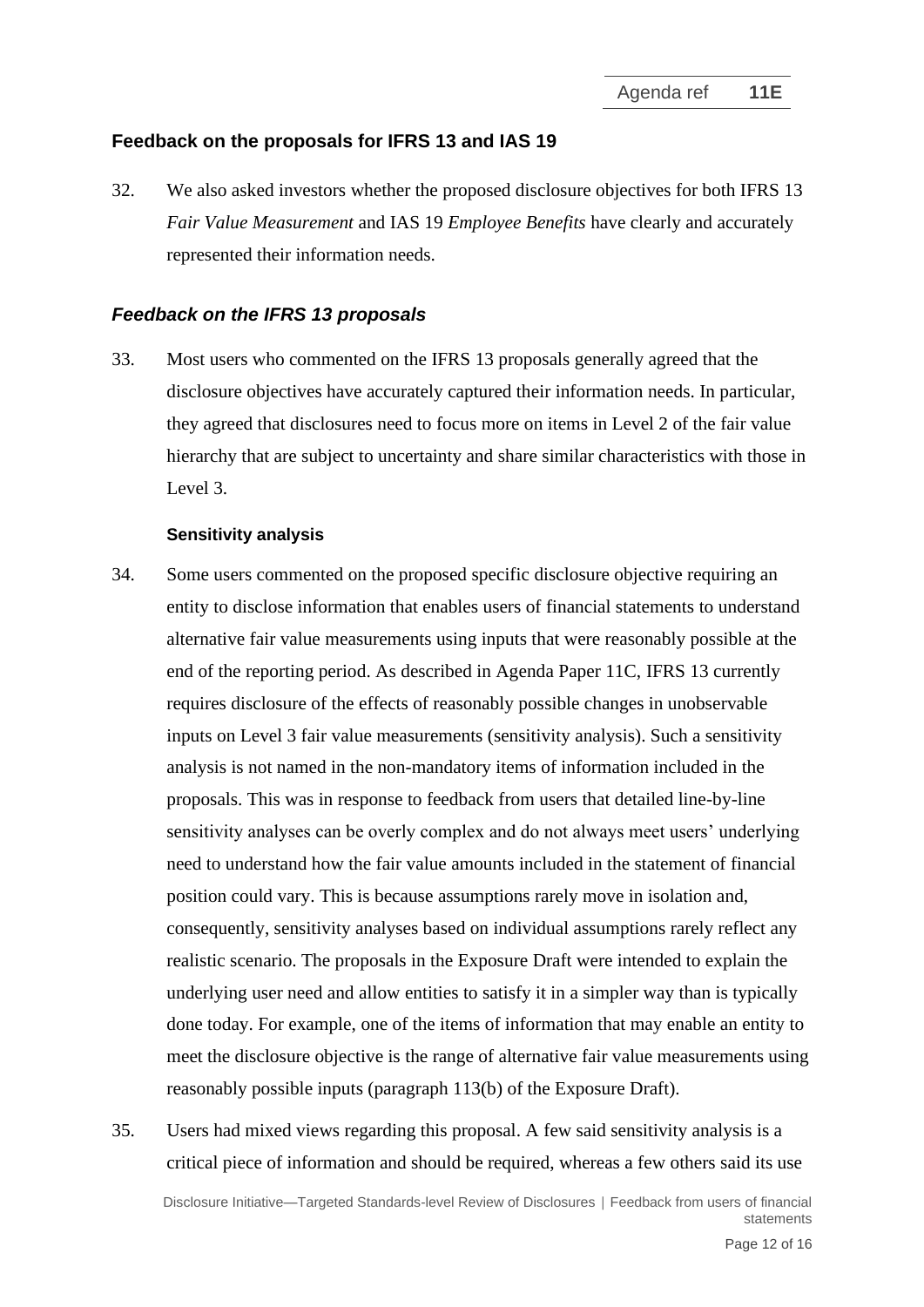can be limited. One gave the example of life insurers, saying that assets and liabilities are managed as a portfolio and that users are interested in the net exposure to uncertainty and not on the sensitivity of either assets or liabilities in isolation. One user said that a range of reasonably possible alternative fair value measurements is important and helpful information.

36. Users also had mixed views as to whether the format of sensitivity analysis should be made uniform—for example, whether all entities should be required to disclose sensitivity to the same quantitative movement in basis points. Some said this would help achieve comparability between entities, while others said such an analysis would not reflect realistic scenarios.

#### **Proposed items of information**

- 37. Some users suggested additional items of information should be included in the proposals, such as:
	- (a) tabular summaries of fair value measurement assumptions and how they were used to arrive at the amounts included in the statement of financial position; $3$
	- (b) breakdown of disclosed sensitivities into those that would affect profit or loss and those that would affect equity; and
	- (c) disaggregation of fair value measurement information by sector and jurisdiction.
- 38. Some users agreed that a reconciliation from opening to closing fair value measurements is useful information and that—as proposed in the Exposure Draft this should continue to be a mandatory requirement for Level 3 fair value measurements. A few also thought the IASB should mandate a reconciliation for Level 2 fair value measurements.

<sup>&</sup>lt;sup>3</sup> Paragraph 110(a) of the proposals identifies 'quantitative or narrative information about the significant inputs used in the fair value measurements' as an item of information that may enable an entity to meet the related disclosure objective.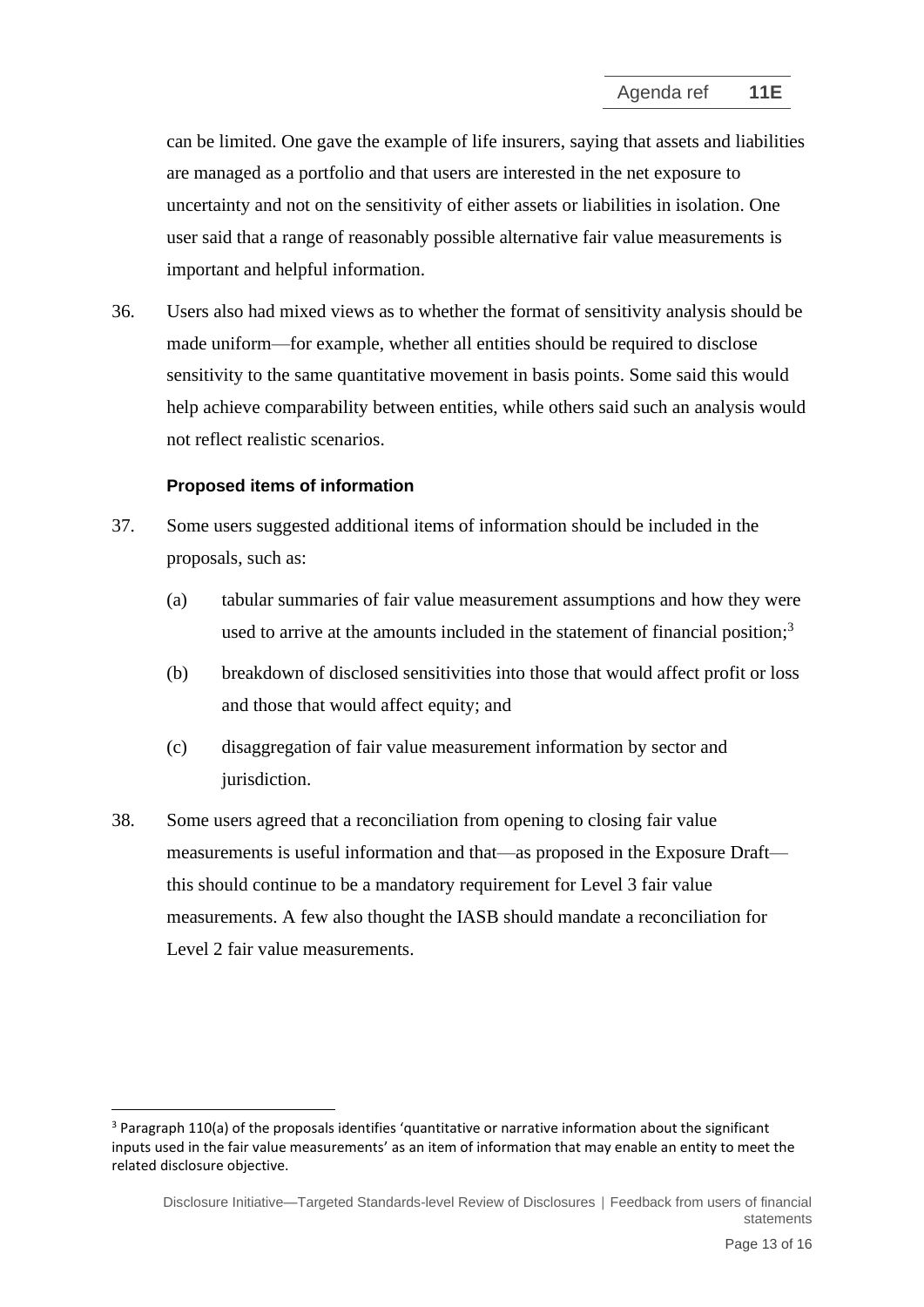## *Feedback on the IAS 19 proposals*

39. Most users who commented on the IAS 19 proposals generally agreed that the disclosure objectives have captured their information needs. In particular, these investors appreciated the increased focus on the cash flow effects of defined benefit plans.

#### **Cash flow effects of defined benefit plans**

- 40. Users agreed with the feedback the IASB received when developing the proposals that this is important information for users and that they do not get sufficient information on this today. A few identified the following items of information as particularly useful:
	- (a) minimum required cash contributions;
	- (b) split between normal (i.e., through payroll) and abnormal cash contributions; and
	- (c) explanation of any deficit repair plan in place.
- 41. However, a few users cautioned against overemphasising the importance of cash. One user noted that changes to a pension plan—for example, cash payments made into the plan—are value-neutral to an entity's equity and do not change the enterprise value. Others agreed that an overemphasis on cash might be misleading. They said some entities might choose to pay less money into the pension plan and instead use cash elsewhere in the business. This would lead to a larger defined benefit obligation but may nonetheless be a sensible decision for the business (see related comments from entities in paragraph 38–39 of Agenda Paper 11D).

#### **Sensitivity analysis**

42. Some users commented on the proposed specific disclosure objective requiring an entity to disclose information that enables users of financial statements to understand the significant actuarial assumptions used in determining the defined benefit obligation. Similar to the proposals for IFRS 13 (see paragraph [34\)](#page-11-1), the IAS 19 proposals—unlike the current requirements—do not require an entity to disclose a sensitivity analysis.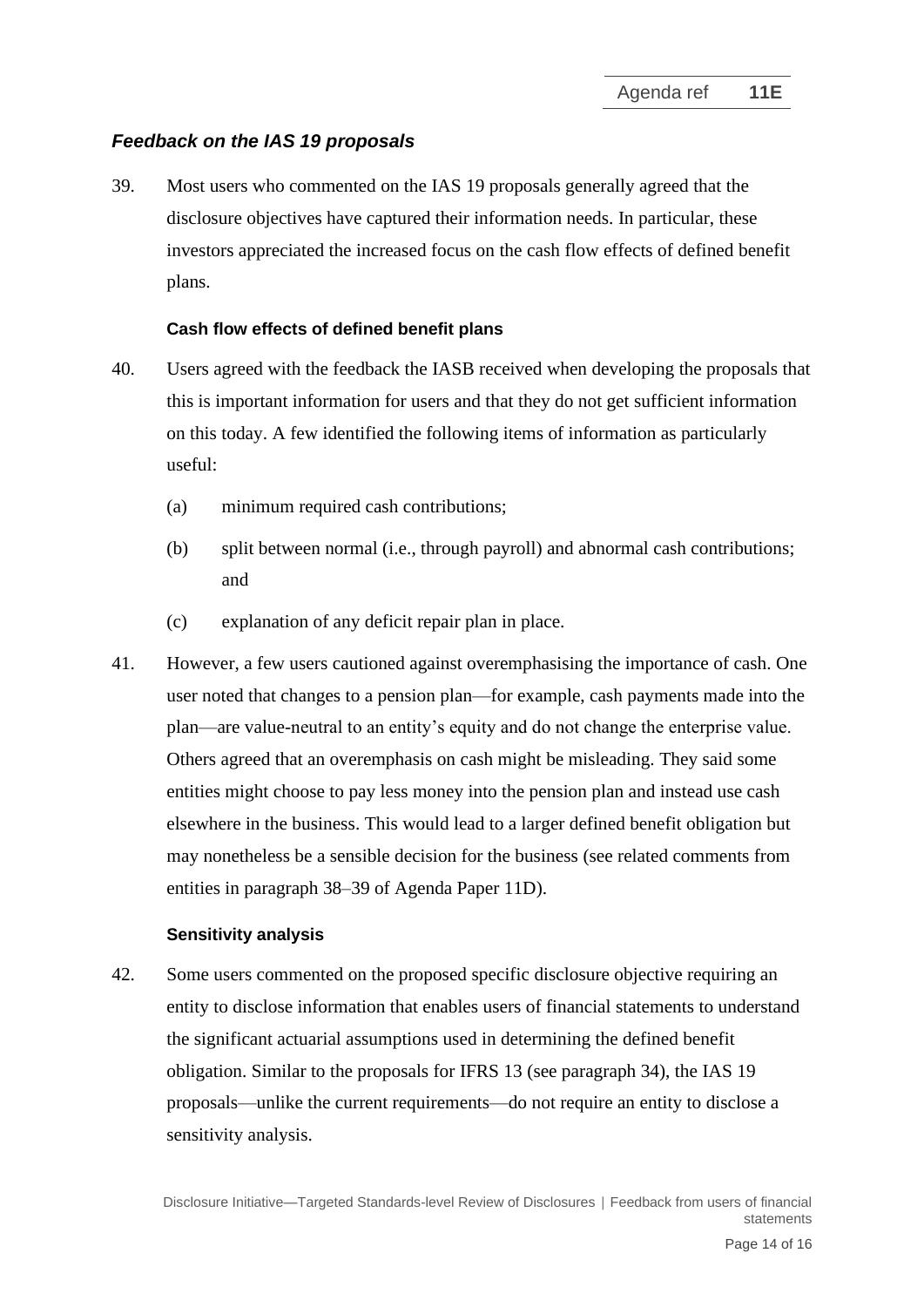- 43. Many users who commented disagreed with the removal of sensitivity analysis as a mandatory item of information. They viewed the analysis as key to understanding the risk exposures associated with defined benefit pension plans and comparing them between entities. A few users provided examples of when sensitivity analysis is particularly useful to them, such as when assessing a major acquisition involving a large defined benefit plan. One user confirmed that sensitivity analysis allows them to recalculate an entity's pension position if they disagree with the assumptions used.
- 44. A few users, however, acknowledged there are problems with sensitivity analysis. For example, one noted that sensitivity analysis may falsely give the impression that risk exposures are linear (i.e., an assumption moving by 50 basis points would have double the effect of a 25 basis points movement). Nonetheless, one investor said that despite its flaws, it is better to have sensitivity analysis disclosed. Another investor added that sensitivity should only be disclosed if the reasonably possible effects are material.

#### **Proposed items of information**

- 45. Some users suggested the following additional items of information should be included in the proposals for defined benefit plans:
	- (a) breakdown of actuarial gains or losses into those that relate to discount rate changes and those that relate to other actuarial assumptions;
	- (b) demographic details of pension plans—for example, the ages of plan participants; 4 and
	- (c) information about counterparty credit risk with regard to plan assets.
- <span id="page-14-0"></span>46. A few users added that the expected return on plan assets (included in paragraph 147I(i) of the proposals) is a particularly important piece of information for them. A few added that information about the deferred tax asset or liability arising from defined benefit plans (paragraph 147F(d) of the proposals) is particularly useful (see related feedback from entities in paragraph 22 of Agenda Paper 11D).

<sup>4</sup> Paragraph 147S(a) of the proposals identifies 'the significant demographic and financial actuarial assumptions used to determine the defined benefit obligation' as an item of information that may enable an entity to meet the related disclosure objective.